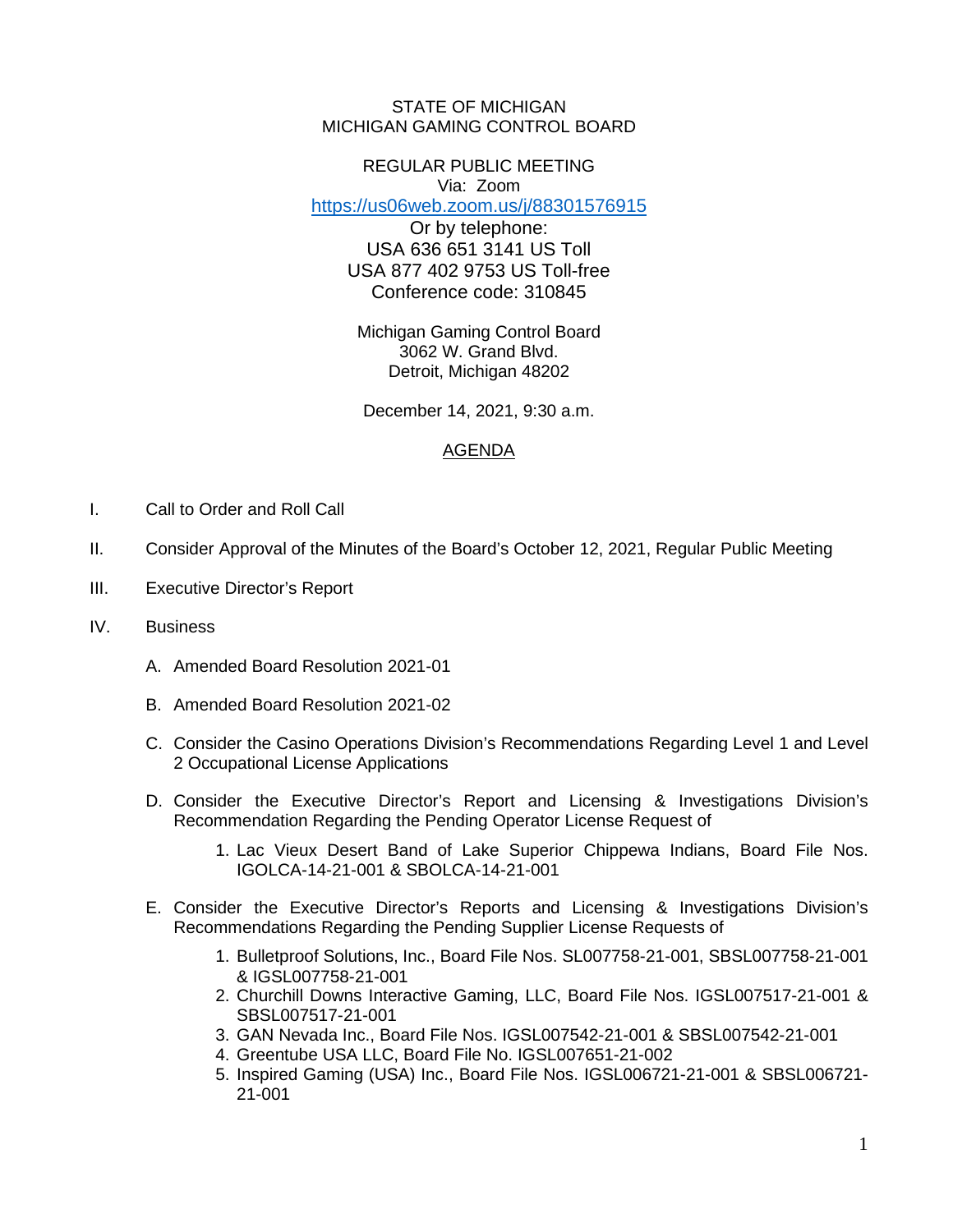- 6. Parx Interactive Michigan Inc., Board File Nos. IGSL007519-21-001 & SBSL007519- 21-001
- 7. Swish Analytics Michigan Inc., Board File Nos. SL007569-21-001 & SBSL007569- 21-001
- 8. TBG Security, Inc., Board File Nos. IGSL007578-21-001 & IGSL007578-21-001
- 9. The United States Playing Card Company, Board File No. IGSL000288-21-001
- F. Consider the Executive Director's Reports and Licensing & Investigations Division's Recommendations Regarding the Pending Supplier License Renewal Requests of
	- 1. Baratta Brothers Inc. d/b/a Fairway Packing Company Inc., Board File No. SL002166-21-002
	- 2. Colasanti Construction Services, Inc., Board File No. SL006435-21-002
	- 3. Dillon Energy Services, Inc., Board File No. SL006242-21-002
	- 4. Guideline Mechanical, Inc., Board File No. SL000186-21-001
	- 5. KLP Specialty Services, Board File No. SL005674-21-002
	- 6. Master Craft Carpet Services, Inc. Board File No. SL005674-21-002
	- 7. RAM Construction Services of Michigan, Inc., Board File No. SL000362-21-001
	- 8. Reliable Landscaping, Inc. Board File No. SL004299-21-001
	- 9. Thomas Gallaway Corporation d/b/a Technologent, Board File No. SL007336-21- 001
- G. Consider the Licensing & Investigations Division's Recommendations Regarding the Requests for Withdrawal of
	- 1. Crispelli's LLC d/b/a Bread by Crispelli's, Board File No. SL007216-21-001
- H. Consider the Executive Director's Report and Licensing & Investigations Division's Recommendation Regarding the Pending Approval of New Key Persons for
	- 1. Golden Nugget Online Gaming, Inc., Board File Nos. IGSL007469-21-002 & SBSL007469-21-002
	- 2. Greektown Propco LLC, Board File No. SL007289-21-003
	- 3. Novomatic Americas Sales LLC, Board File No. SL007391-21-003
	- 4. Pokagon Gaming Authority, Board File Nos. IGCA-05-21-002 & SBCA-05-21-002
	- 5. Sportradar Solutions LLC, Board File Nos. SL007396-21-004, IGSL007396-21-004 & SBSL007396-21-004
	- 6. Sports Information Services Limited d/b/a Kambi, Board File Nos. SL007387-21-001 & SBSL007387-21-001
- I. Consider the Executive Director's Report and Licensing & Investigations Division's Recommendation Regarding the Transfer of Interest for
	- 1. Golden Nugget Online Gaming, Inc., Board File Nos. IGSL007469-21-003 & SBSL007469-21-003
	- 2. Greektown Propco LLC, Board File No. SL007289-21-002
- J. Consider the Casino Operations Division's Recommendation Regarding the Acknowledgement of Violation of Casino Licensee
	- 1. Detroit Entertainment, LLC d/b/a MotorCity Casino, Board File No CDA-2021-04
- K. Consider the Casino Operations Division's Recommendation Regarding the Acknowledgement of Violation of Occupational Licensee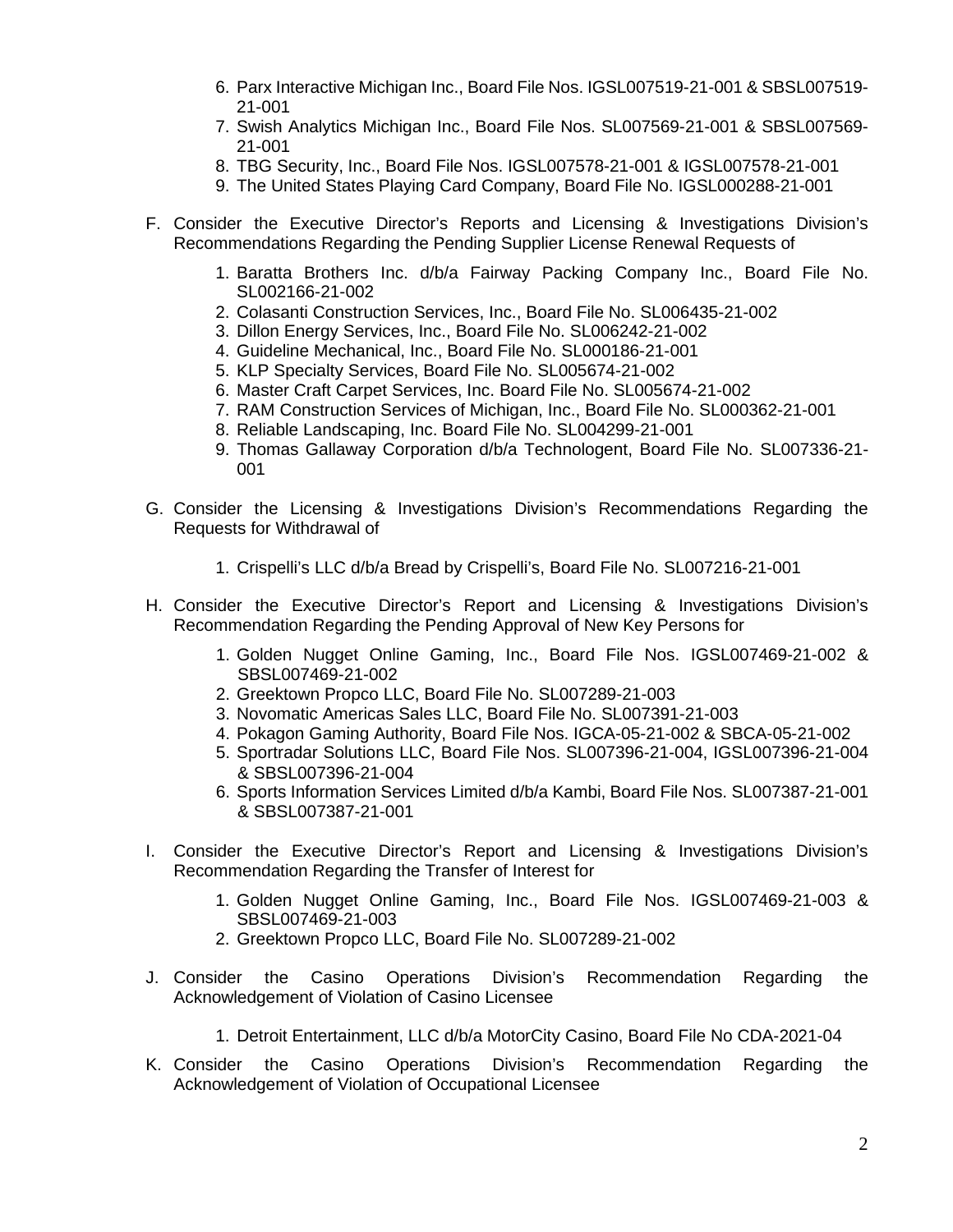- 1. Lisa Copeland, Board File No. ODA-2021-12
- L. Consider the Casino Operations Division's Recommendation Regarding the Acknowledgement of Violation of Occupational Licensee
	- 1. Unique Cunningham, Board File No. ODA-2021-24
- M. Consider the Casino Operations Division's Recommendation Regarding the Acknowledgement of Violation of Occupational Licensee
	- 1. Travis Hawk, Board File No. ODA-2021-20
- N. Consider the Casino Operations Division's Recommendation Regarding the Acknowledgement of Violation of Occupational Licensee
	- 1. Charlet Jones, Board File No. ODA-2021-19
- O. Consider the Casino Operations Division's Recommendation Regarding the Acknowledgement of Violation of Occupational Licensee
	- 1. David Jones, Board File No. ODA-2021-18
- P. Consider the Casino Operations Division's Recommendation Regarding the Acknowledgement of Violation of Occupational Licensee
	- 1. Talisha Simmons, Board File No. ODA-2021-8
- Q. Consider the Casino Operations Division's Recommendation Regarding the Administrative Law Judge's Proposal for Decision of Occupational Licensee
	- 1. Joseph Colvin, Board File No. ODA-2021-23
- R. Consider the Casino Operations Division's Recommendation Regarding the Administrative Law Judge's Proposal for Decision of Occupational Licensee
	- 1. A'rik Daniels, Board File No. ODA-2021-16
- S. Consider the Casino Operations Division's Recommendation Regarding the Administrative Law Judge's Proposal for Decision of Occupational Licensee
	- 1. Sherri Routhier, Board File No. ODA-2021-15
- T. Consider the Licensing & Investigations Division's Recommendation Regarding the Administrative Law Judge's Proposal for Decision of Excluded Person
	- 1. Prevetta Williams, Board File No. 2018-1040
- U. Other Business
- V. Public Comment